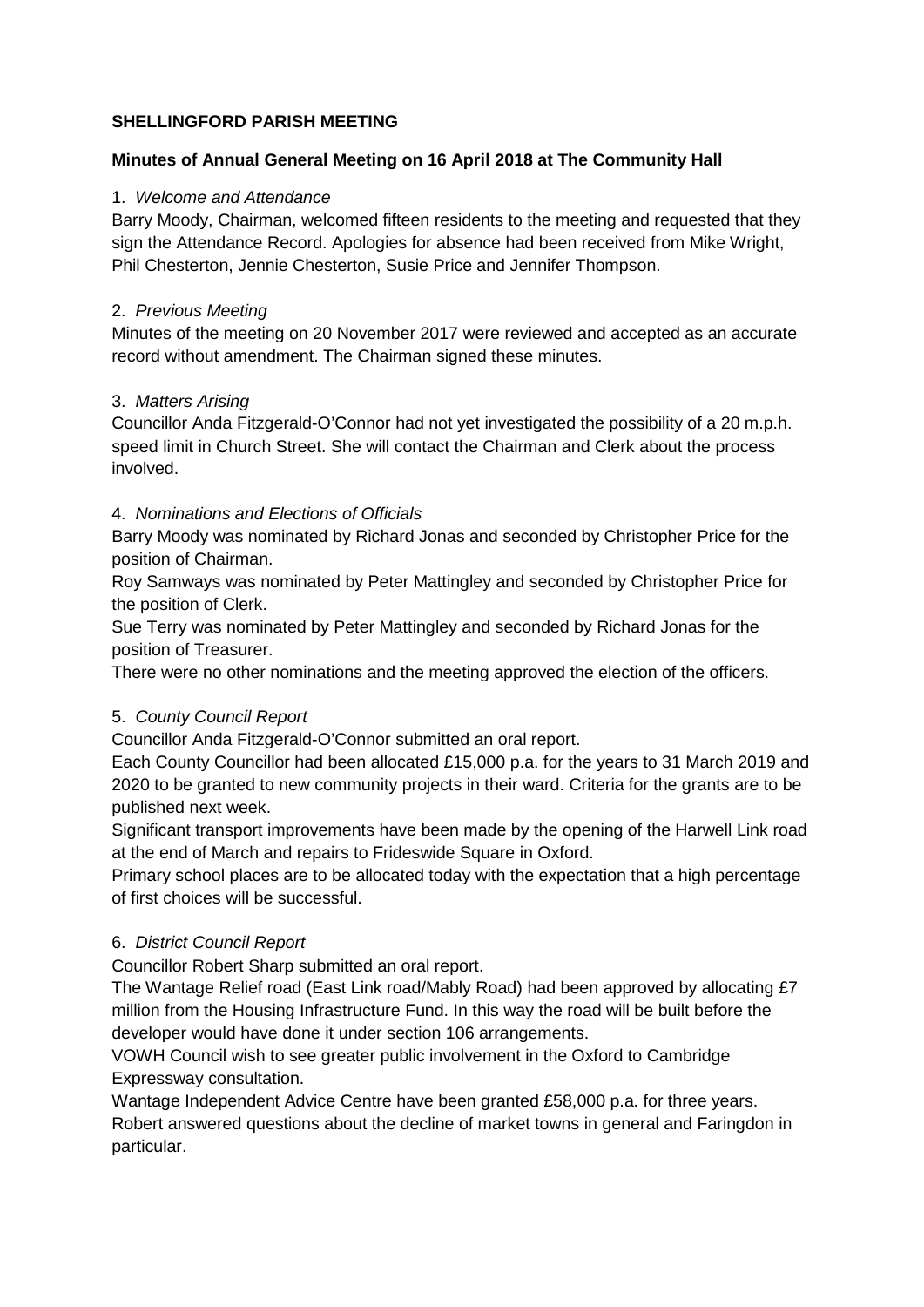# 7. *Planning Applications*

The Clerk reported that the only planning application to arise since the last Parish Meeting was the proposed expansion to the White Horse Business Park in Stanford in the Vale. There had also been a consultation period of over three months into the alteration of controlled air space over RAF Brize Norton and Oxford Airport.

The Vale of White Horse Local Plan 2031 Part 2 had been submitted for examination.

# *8. Quarry Subcommittee Report*

The Clerk submitted an oral report.

Oxfordshire County Council had issued an Environmental Impact Assessment Scoping Opinion in December (ref. MW.0093/17) as a response to the quarry contractor's request. It appeared to include all the points raised in the Clerk's letter of 15 November 2017. The Chairman and Clerk had been invited to visit the quarry in February and were shown around by Philip Copplestone (one of two brothers who own/manage the contactor). During this informative and helpful visit, Philip Copplestone had offered to extend such a visit to anyone from Shellingford who was interested. He also said that they were intending to submit a full planning application in late Spring or early Summer.

Whilst such an application has not yet been made, it was considered that the Quarry Subcommittee should meet to prepare for the probable submission in the near future. If a planning application is submitted before the next Parish Meeting then the Chairman and Clerk will call an Extraordinary Parish Meeting in order that the village residents have an opportunity to comment.

The Clerk was asked to investigate whether a date could be set for an open visit to the quarry and to ask Philip Copplestone to address any Extraordinary Parish Meeting.

# *9. Financial Report*

Sue Terry, Treasurer, submitted a Summary Receipts & Payments Account for the year ended 31 March 2018 and an Annual Governance and Accountability Return (including a Certificate of Exemption, Annual Governance Statement and Accounting Statements) A proposal by Richard Jonas, seconded by Christopher Price, to accept these documents was approved by the meeting and they were signed by the relevant officers. It was noted that the monies accumulated in the bank account were largely intended to be for the Community Hall extension.

# *10. Speed Watch Report*

Christopher Price submitted an oral report.

Checks are planned for 26 & 27 April, 4 & 5 May, 30 & 31 May and 15 & 16 June. There had been three recent cases of drivers exceeding 50 mph. Any driver exceeding 33 mph receives a warning letter from the police.

The Chairman and Secretary of Neighbourhood Action Group 2 are resigning and unless they are replaced it is possible that NAG 2 and NAG 1 will be amalgamated. Smart Water identification systems are available for the village as a whole if it is desired.

# *11. Community Hall Report*

Sue Terry explained that grants are being applied for to assist the expansion of Hall facilities. The Community Hall AGM is to be held on 8 May.